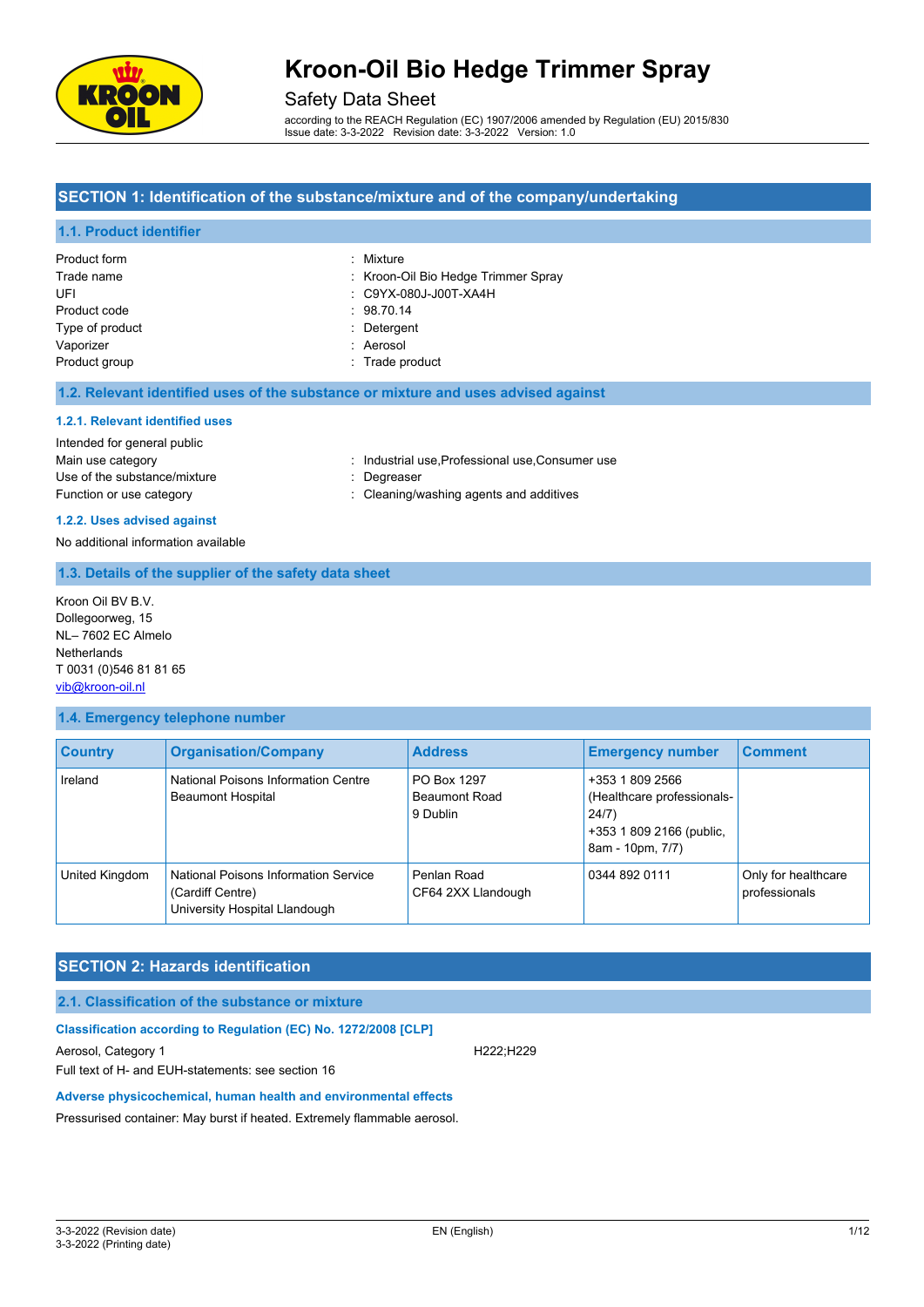# Safety Data Sheet

according to the REACH Regulation (EC) 1907/2006 amended by Regulation (EU) 2015/830

# **2.2. Label elements Labelling according to Regulation (EC) No. 1272/2008 [CLP]** Hazard pictograms (CLP) : GHS<sub>02</sub> Signal word (CLP) **in the state of the Signal word** (CLP) **in the Signal word of the Signal Signal Signal Signal Signal Signal Signal Signal Signal Signal Signal Signal Signal Signal Signal Signal Signal Signal Signal Sign** Hazard statements (CLP)  $\qquad \qquad$  : H222 - Extremely flammable aerosol. H229 - Pressurised container: May burst if heated. Precautionary statements (CLP) : P101 - If medical advice is needed, have product container or label at hand. P102 - Keep out of reach of children. P210 - Keep away from heat, hot surfaces, sparks, open flames and other ignition sources. No smoking. P211 - Do not spray on an open flame or other ignition source. P251 - Do not pierce or burn, even after use. P280 - Wear protective gloves, eye protection. P305+P351+P338 - IF IN EYES: Rinse cautiously with water for several minutes. Remove contact lenses, if present and easy to do. Continue rinsing. P337+P313 - If eye irritation persists: Get medical advice/attention. P410+P412 - Protect from sunlight. Do not expose to temperatures exceeding 50 °C/122 °F. P501 - Dispose of contents/container to hazardous or special waste collection point, in accordance with local, regional, national and/or international regulation.

## **2.3. Other hazards**

No additional information available

# **SECTION 3: Composition/information on ingredients**

# **3.1. Substances**

## Not applicable

**3.2. Mixtures**

| <b>Name</b>                                                                                  | <b>Product identifier</b>                                                                              | $\frac{9}{6}$ | <b>Classification according to</b><br><b>Regulation (EC) No. 1272/2008</b><br>[CLP] |
|----------------------------------------------------------------------------------------------|--------------------------------------------------------------------------------------------------------|---------------|-------------------------------------------------------------------------------------|
| <b>Butane</b><br>substance with national workplace exposure limit(s)<br>(GB, IE)<br>(Note K) | CAS-No.: 106-97-8<br>EC-No.: 203-448-7<br>EC Index-No.: 601-004-00-0<br>REACH-no: 01-2119474691-<br>32 | $10 - 20$     | Flam. Gas 1A, H220<br>Press. Gas (Comp.), H280                                      |
| Propane<br>substance with a Community workplace exposure limit<br>(Note U)                   | CAS-No.: 74-98-6<br>EC-No.: 200-827-9<br>EC Index-No.: 601-003-00-5<br>REACH-no: 01-2119486944-<br>21  | $10 - 20$     | Flam. Gas 1A, H220<br>Press. Gas (Comp.), H280                                      |
| isobutane<br>substance with national workplace exposure limit(s)<br>(IE)<br>(Note K)         | CAS-No.: 75-28-5<br>EC-No.: 200-857-2<br>REACH-no: 01-2119485395-<br>27                                | $1 - 2.5$     | Flam. Gas 1A, H220<br>Press. Gas (Comp.), H280                                      |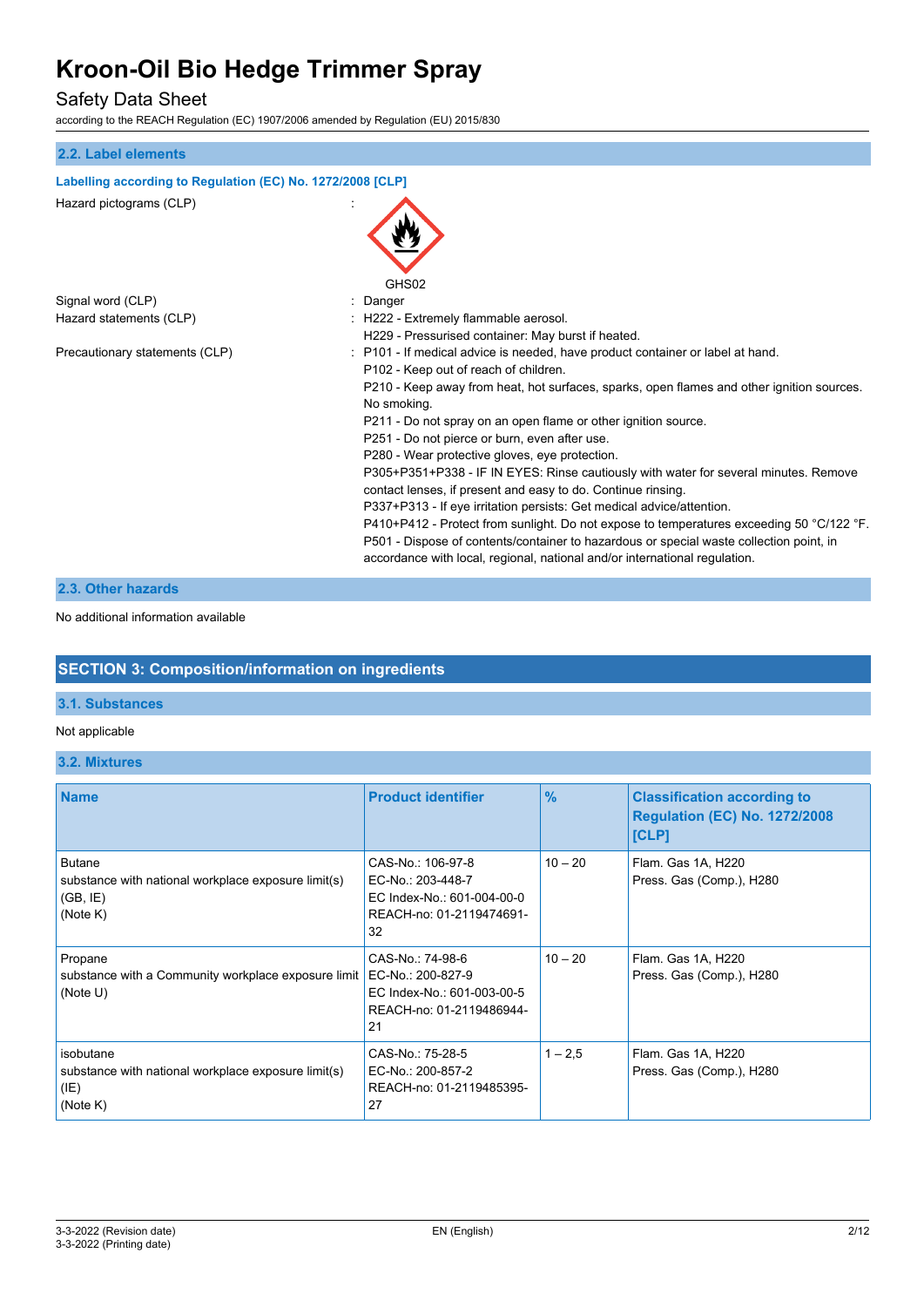# Safety Data Sheet

according to the REACH Regulation (EC) 1907/2006 amended by Regulation (EU) 2015/830

Note K: The harmonised classification as a carcinogen or mutagen applies unless it can be shown that the substance contains less than 0,1 % w/w 1,3- butadiene (Einecs No 203-450-8), in which case a classification in accordance with Title II of this Regulation shall be performed also for those hazard classes. Where the substance is not classified as a carcinogen or mutagen, at least the precautionary statements (P102-)P210-P403 shall apply.

Note U (Table 3): When put on the market gases have to be classified as 'Gases under pressure', in one of the groups compressed gas, liquefied gas, refrigerated liquefied gas or dissolved gas. The group depends on the physical state in which the gas is packaged and therefore has to be assigned case by case.

Product subject to CLP Article 1.1.3.7. The disclosure rules of the components is modified in this case. Full text of H- and EUH-statements: see section 16

## **SECTION 4: First aid measures**

### **4.1. Description of first aid measures**

| First-aid measures after inhalation                              | : Remove person to fresh air and keep comfortable for breathing. |  |  |
|------------------------------------------------------------------|------------------------------------------------------------------|--|--|
| First-aid measures after skin contact                            | : Wash skin with plenty of water.                                |  |  |
| First-aid measures after eye contact                             | : Rinse eyes with water as a precaution.                         |  |  |
| First-aid measures after ingestion                               | : Call a poison center or a doctor if you feel unwell.           |  |  |
|                                                                  |                                                                  |  |  |
| 4.2. Most important symptoms and effects, both acute and delayed |                                                                  |  |  |

No additional information available

**4.3. Indication of any immediate medical attention and special treatment needed**

Treat symptomatically.

| <b>SECTION 5: Firefighting measures</b>                                                    |                                                                                                                                                                                                                                        |
|--------------------------------------------------------------------------------------------|----------------------------------------------------------------------------------------------------------------------------------------------------------------------------------------------------------------------------------------|
| 5.1. Extinguishing media                                                                   |                                                                                                                                                                                                                                        |
| Suitable extinguishing media<br>Unsuitable extinguishing media                             | : Water spray. Dry powder. Foam. Carbon dioxide.<br>Do not use a heavy water stream.                                                                                                                                                   |
| 5.2. Special hazards arising from the substance or mixture                                 |                                                                                                                                                                                                                                        |
| Fire hazard<br><b>Explosion hazard</b><br>Hazardous decomposition products in case of fire | Combustible liquid. Extremely flammable aerosol.<br>: Pressurised container: May burst if heated.<br>: Toxic fumes may be released. Incomplete combustion releases dangerous carbon<br>monoxide, carbon dioxide and other toxic gases. |
| 5.3. Advice for firefighters                                                               |                                                                                                                                                                                                                                        |
| Protection during firefighting                                                             | Do not attempt to take action without suitable protective equipment. Self-contained<br>breathing apparatus. Complete protective clothing.                                                                                              |

| <b>SECTION 6: Accidental release measures</b> |                                                                                                                                                                |
|-----------------------------------------------|----------------------------------------------------------------------------------------------------------------------------------------------------------------|
|                                               | 6.1. Personal precautions, protective equipment and emergency procedures                                                                                       |
| 6.1.1. For non-emergency personnel            |                                                                                                                                                                |
| <b>Emergency procedures</b>                   | : Ventilate spillage area. No open flames, no sparks, and no smoking.                                                                                          |
| 6.1.2. For emergency responders               |                                                                                                                                                                |
| Protective equipment                          | : Do not attempt to take action without suitable protective equipment. For further information<br>refer to section 8: "Exposure controls/personal protection". |
| <b>6.2. Environmental precautions</b>         |                                                                                                                                                                |

Avoid release to the environment.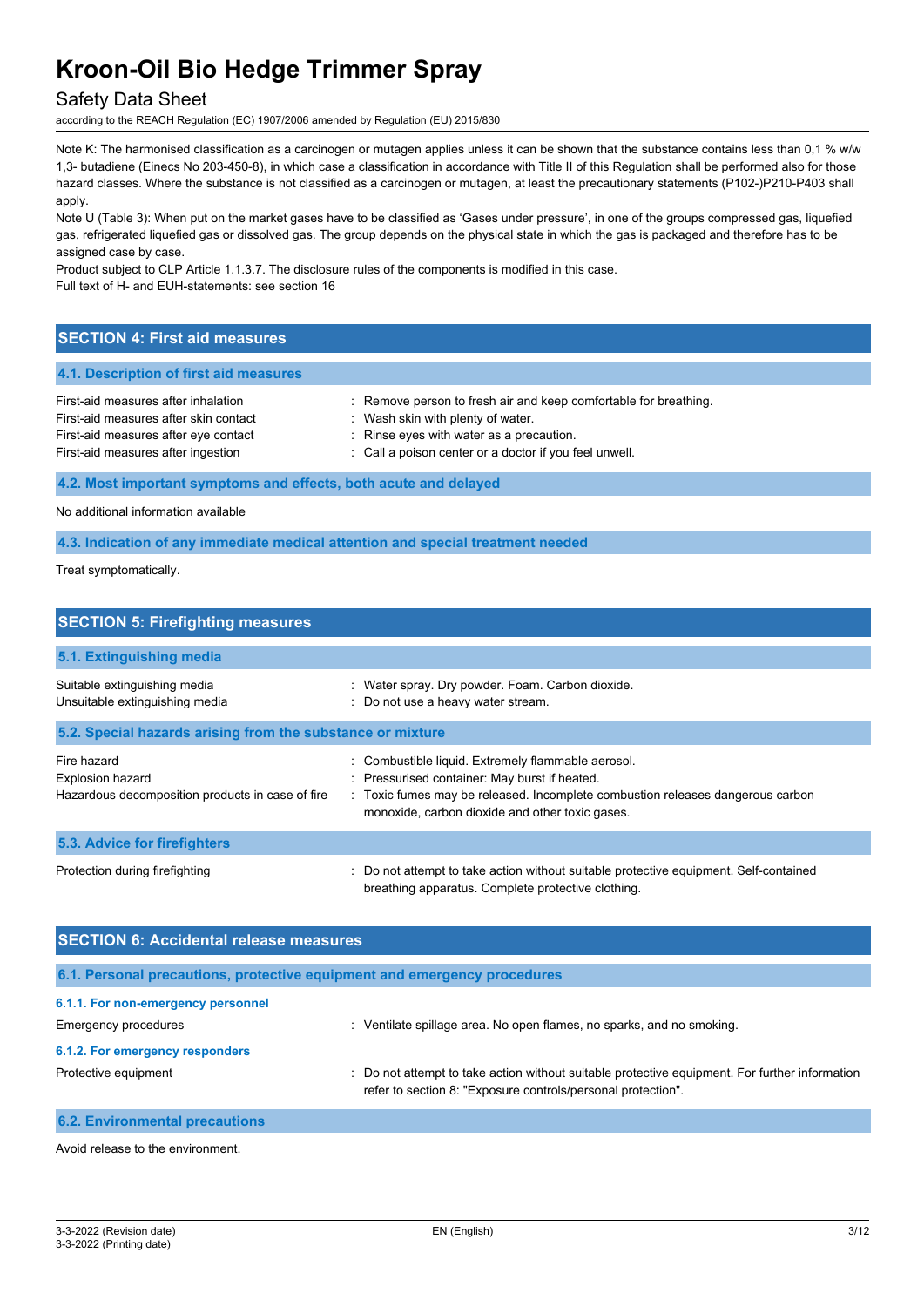# Safety Data Sheet

according to the REACH Regulation (EC) 1907/2006 amended by Regulation (EU) 2015/830

| 6.3. Methods and material for containment and cleaning up |                                                                                                        |  |  |
|-----------------------------------------------------------|--------------------------------------------------------------------------------------------------------|--|--|
| Methods for cleaning up<br>Other information              | : Mechanically recover the product.<br>: Dispose of materials or solid residues at an authorized site. |  |  |
| 6.4. Reference to other sections                          |                                                                                                        |  |  |

For further information refer to section 13.

| <b>SECTION 7: Handling and storage</b>                            |                                                                                                                                                                                                                                                                                           |
|-------------------------------------------------------------------|-------------------------------------------------------------------------------------------------------------------------------------------------------------------------------------------------------------------------------------------------------------------------------------------|
| 7.1. Precautions for safe handling                                |                                                                                                                                                                                                                                                                                           |
| Precautions for safe handling                                     | : Ensure good ventilation of the work station. Wear personal protective equipment. Keep<br>away from heat, hot surfaces, sparks, open flames and other ignition sources. No smoking.<br>Do not spray on an open flame or other ignition source. Do not pierce or burn, even after<br>use. |
| Hygiene measures                                                  | : Do not eat, drink or smoke when using this product. Always wash hands after handling the<br>product.                                                                                                                                                                                    |
| 7.2. Conditions for safe storage, including any incompatibilities |                                                                                                                                                                                                                                                                                           |
| Storage conditions                                                | Protect from sunlight. Do not expose to temperatures exceeding 50 °C/ 122 °F. Store in a<br>well-ventilated place. Keep cool.                                                                                                                                                             |
| Storage temperature                                               | $\therefore$ 5 – 40 °C                                                                                                                                                                                                                                                                    |
| 7.3. Specific end use(s)                                          |                                                                                                                                                                                                                                                                                           |

No additional information available

## **SECTION 8: Exposure controls/personal protection**

**8.1. Control parameters**

## **8.1.1 National occupational exposure and biological limit values**

| <b>Kroon-Oil Bio Hedge Trimmer Spray</b>                                                                                                                   |                                                       |
|------------------------------------------------------------------------------------------------------------------------------------------------------------|-------------------------------------------------------|
| <b>EU - Indicative Occupational Exposure Limit (IOEL)</b>                                                                                                  |                                                       |
| Exposure limits/standards for materials that can be<br>formed when handling this product. When<br>mists/aerosols can occur the following is<br>recommended | 5 mg/m <sup>3</sup> - ACGIH TLV (inhalable fraction). |
| <b>Butane (106-97-8)</b>                                                                                                                                   |                                                       |
| <b>Ireland - Occupational Exposure Limits</b>                                                                                                              |                                                       |
| Local name                                                                                                                                                 | Butane, all isomers: Butane                           |
| OEL STEL [ppm]                                                                                                                                             | 1000 ppm                                              |
| Regulatory reference                                                                                                                                       | Chemical Agents Code of Practice 2021                 |
| <b>United Kingdom - Occupational Exposure Limits</b>                                                                                                       |                                                       |
| Local name                                                                                                                                                 | <b>Butane</b>                                         |
| WEL TWA (OEL TWA) [1]                                                                                                                                      | 1450 mg/m <sup>3</sup>                                |
| WEL TWA (OEL TWA) [2]                                                                                                                                      | 600 ppm                                               |
| WEL STEL (OEL STEL)                                                                                                                                        | 1810 mg/m <sup>3</sup>                                |
| WEL STEL (OEL STEL) [ppm]                                                                                                                                  | 750 ppm                                               |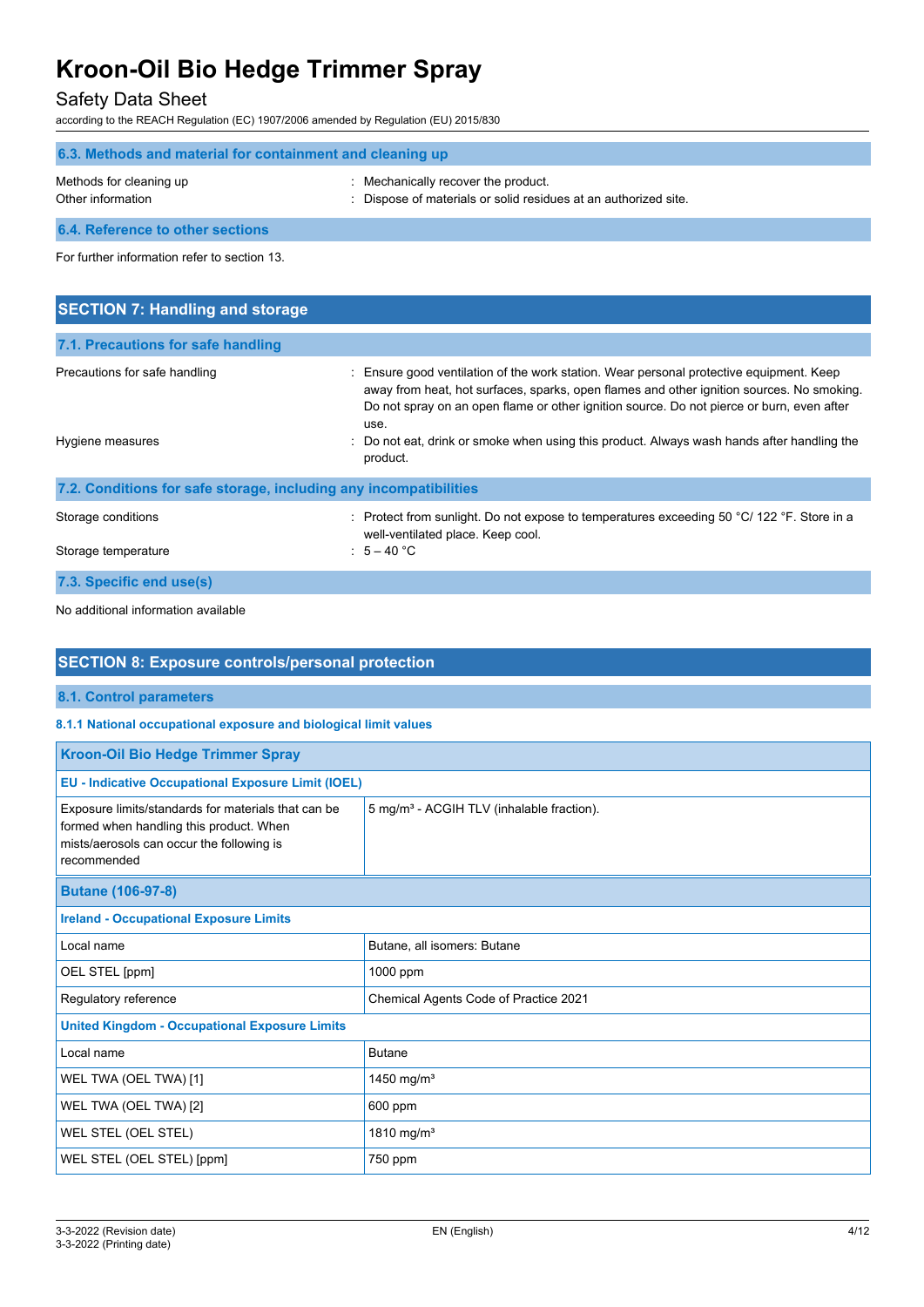# Safety Data Sheet

according to the REACH Regulation (EC) 1907/2006 amended by Regulation (EU) 2015/830

| <b>Butane (106-97-8)</b>                                  |                                                                                                                                                                                                    |  |
|-----------------------------------------------------------|----------------------------------------------------------------------------------------------------------------------------------------------------------------------------------------------------|--|
| Remark                                                    | Carc (Capable of causing cancer and/or heritable genetic damage, only applies if Butane<br>contains more than 0.1% of buta-1,3-diene)                                                              |  |
| Regulatory reference                                      | EH40/2005 (Fourth edition, 2020). HSE                                                                                                                                                              |  |
| <b>isobutane (75-28-5)</b>                                |                                                                                                                                                                                                    |  |
| <b>Ireland - Occupational Exposure Limits</b>             |                                                                                                                                                                                                    |  |
| Local name                                                | Butane, all isomers: Isobutane                                                                                                                                                                     |  |
| OEL STEL [ppm]                                            | 1000 ppm                                                                                                                                                                                           |  |
| Regulatory reference                                      | Chemical Agents Code of Practice 2021                                                                                                                                                              |  |
| <b>Propane (74-98-6)</b>                                  |                                                                                                                                                                                                    |  |
| <b>EU - Indicative Occupational Exposure Limit (IOEL)</b> |                                                                                                                                                                                                    |  |
| <b>IOEL TWA [ppm]</b>                                     | 1000 ppm                                                                                                                                                                                           |  |
| <b>Ireland - Occupational Exposure Limits</b>             |                                                                                                                                                                                                    |  |
| Local name                                                | Aliphatic hydrocarbon gases Alkanes (C1-C3): Propane                                                                                                                                               |  |
| Remark                                                    | Asphx. (Gaseous chemical substances which may not produce significant physiological<br>effects in the exposed employee, but when present in high concentrations will act as<br>simple asphyxiants) |  |
| Regulatory reference                                      | Chemical Agents Code of Practice 2021                                                                                                                                                              |  |

# **8.1.2. Recommended monitoring procedures**

No additional information available

## **8.1.3. Air contaminants formed**

No additional information available

## **8.1.4. DNEL and PNEC**

No additional information available

#### **8.1.5. Control banding**

No additional information available

## **8.2. Exposure controls**

### **8.2.1. Appropriate engineering controls**

**Appropriate engineering controls:**

Ensure good ventilation of the work station.

### **8.2.2. Personal protection equipment**

**Personal protective equipment symbol(s):**



### **8.2.2.1. Eye and face protection**

## **Eye protection:**

Safety glasses

| <b>Eye protection</b> |                             |                        |                 |
|-----------------------|-----------------------------|------------------------|-----------------|
| <b>Type</b>           | <b>Field of application</b> | <b>Characteristics</b> | <b>Standard</b> |
| Safety glasses        | <b>Droplet</b>              | clear                  | <b>EN 166</b>   |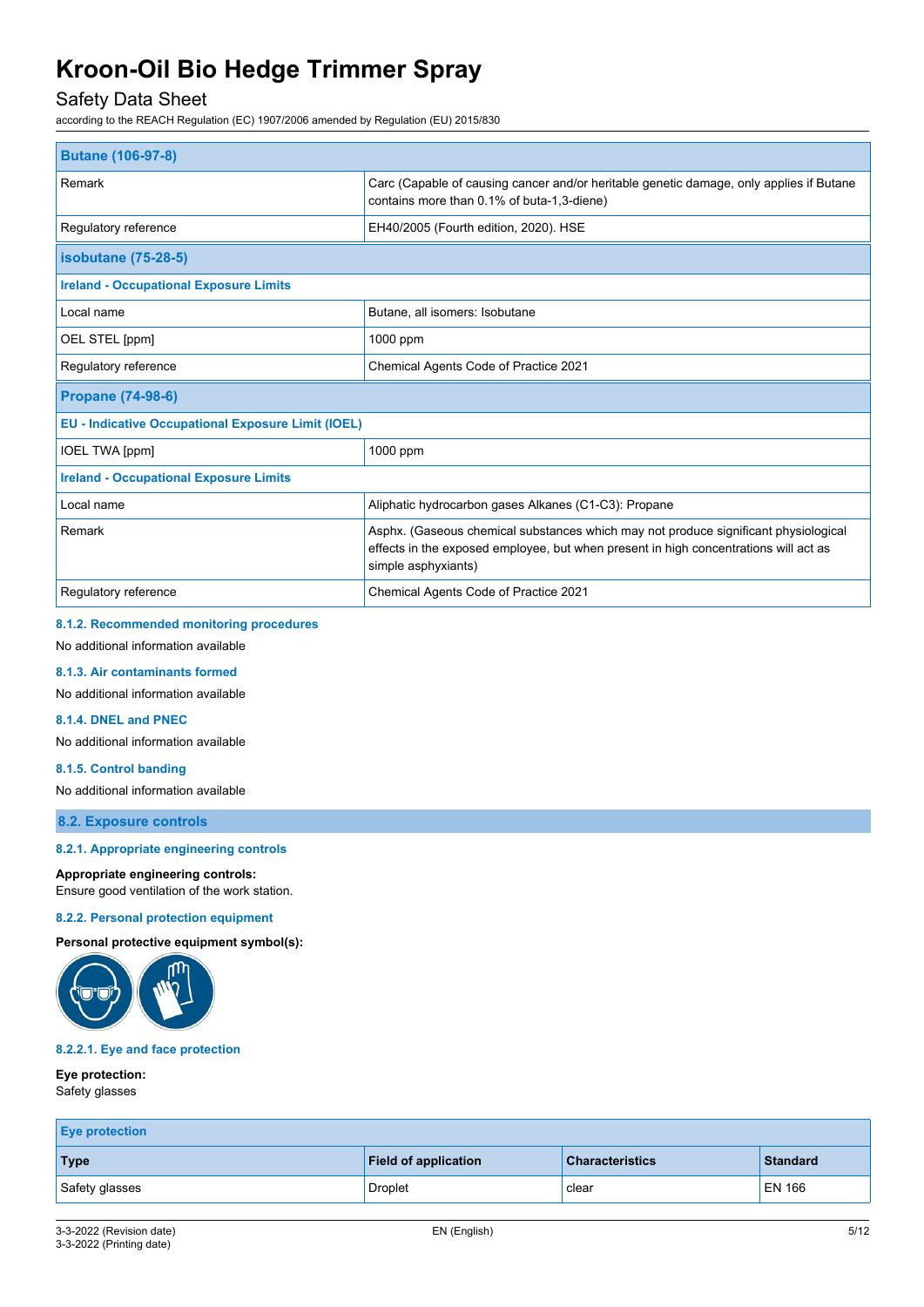# Safety Data Sheet

according to the REACH Regulation (EC) 1907/2006 amended by Regulation (EU) 2015/830

## **8.2.2.2. Skin protection**

## **Skin and body protection:**

Wear suitable protective clothing

## **Hand protection:**

Protective gloves

| <b>Hand protection</b> |                      |                        |                |                    |                   |
|------------------------|----------------------|------------------------|----------------|--------------------|-------------------|
| Type                   | <b>Material</b>      | <b>Permeation</b>      | Thickness (mm) | <b>Penetration</b> | <b>Standard</b>   |
| Reusable gloves        | Nitrile rubber (NBR) | $6$ ( $>$ 480 minutes) | ≥0.35          |                    | <b>EN ISO 374</b> |

#### **8.2.2.3. Respiratory protection**

## **Respiratory protection:**

In case of insufficient ventilation, wear suitable respiratory equipment

#### **8.2.2.4. Thermal hazards**

No additional information available

### **8.2.3. Environmental exposure controls**

# **Environmental exposure controls:**

Avoid release to the environment.

| <b>SECTION 9: Physical and chemical properties</b>                                                                                                                                                                                                                                                                                                                                                                                                                                                                                                                                                  |                                                                                                                                                                                                                                                                                                                                                                                                                                                                                                                                                                  |  |  |  |  |
|-----------------------------------------------------------------------------------------------------------------------------------------------------------------------------------------------------------------------------------------------------------------------------------------------------------------------------------------------------------------------------------------------------------------------------------------------------------------------------------------------------------------------------------------------------------------------------------------------------|------------------------------------------------------------------------------------------------------------------------------------------------------------------------------------------------------------------------------------------------------------------------------------------------------------------------------------------------------------------------------------------------------------------------------------------------------------------------------------------------------------------------------------------------------------------|--|--|--|--|
| 9.1. Information on basic physical and chemical properties                                                                                                                                                                                                                                                                                                                                                                                                                                                                                                                                          |                                                                                                                                                                                                                                                                                                                                                                                                                                                                                                                                                                  |  |  |  |  |
| Physical state<br>Appearance<br>Colour<br>Odour<br>Odour threshold<br>рH<br>Relative evaporation rate (butylacetate=1)<br>Melting point<br>Freezing point<br>Boiling point<br>Flash point<br>Critical temperature<br>Auto-ignition temperature<br>Decomposition temperature<br>Flammability (solid, gas)<br>Vapour pressure<br>Relative vapour density at 20 °C<br>Relative density<br>Density<br>Solubility<br>Partition coefficient n-octanol/water (Log Pow)<br>Viscosity, kinematic<br>Viscosity, dynamic<br><b>Explosive properties</b><br>Oxidising properties<br>Lower explosive limit (LEL) | Liquid<br>Aerosols.<br>Yellow.<br>characteristic.<br>No data available<br>No data available<br>No data available<br>Not applicable<br>No data available<br>$-44.5 °C$<br>-97 $^{\circ}$ C<br>> 200 °C<br>No data available<br>No data available<br>Extremely flammable aerosol.<br>8300 hPa at 20 °C<br>No data available<br>No data available<br>0,756 g/cm <sup>3</sup> at 20 °C<br>Soluble in water.<br>No data available<br>$8.069$ mm <sup>2</sup> /s<br>$: 6.1$ mPa.s<br>Pressurised container: May burst if heated.<br>No data available<br>$: 1.5$ vol % |  |  |  |  |

VOC content : 226,8 g/l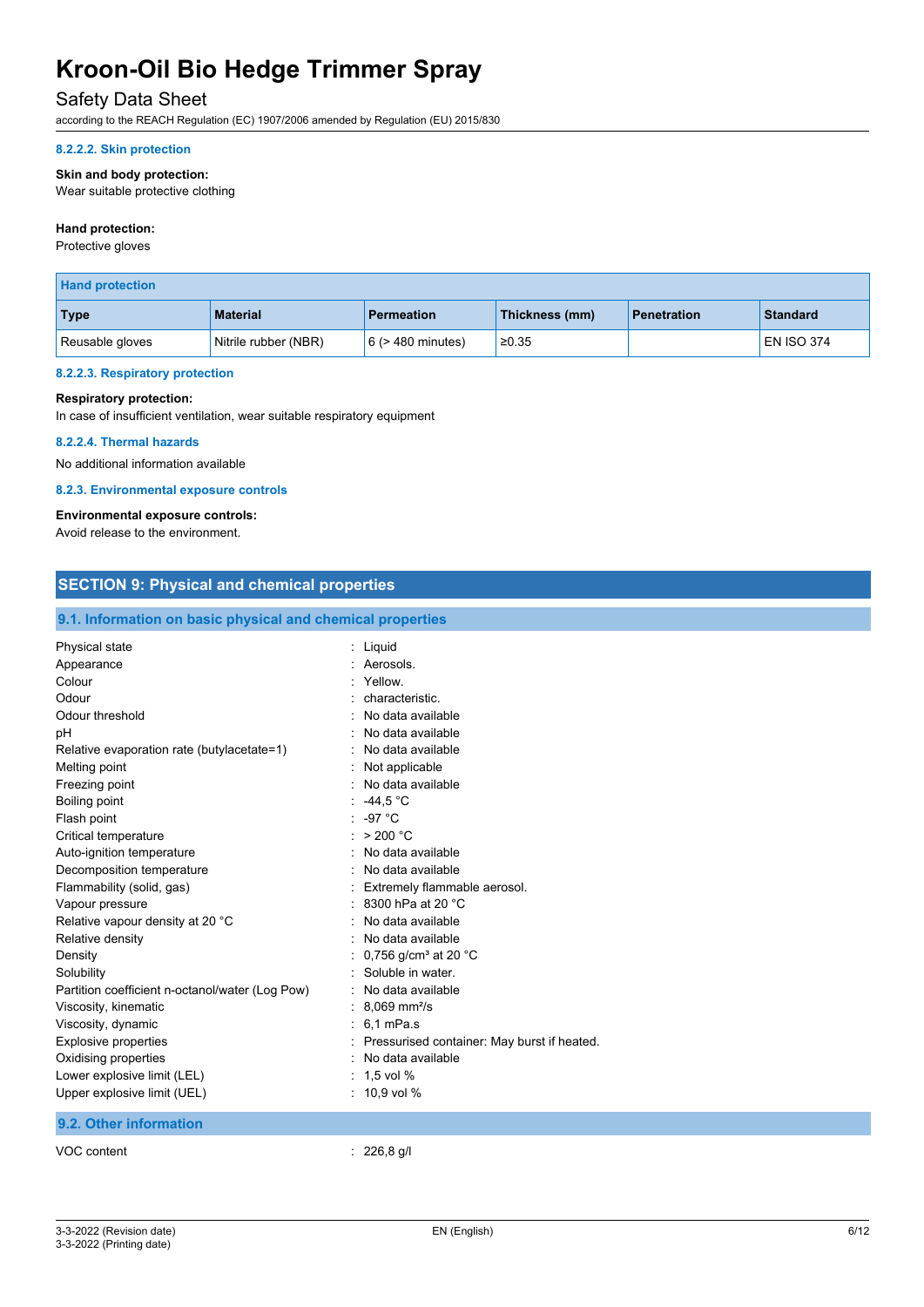## Safety Data Sheet

according to the REACH Regulation (EC) 1907/2006 amended by Regulation (EU) 2015/830

## **SECTION 10: Stability and reactivity**

### **10.1. Reactivity**

Extremely flammable aerosol. Pressurised container: May burst if heated.

**10.2. Chemical stability**

Stable under normal conditions.

**10.3. Possibility of hazardous reactions**

No dangerous reactions known under normal conditions of use. Reacts violently with (strong) oxidizers.

**10.4. Conditions to avoid**

Avoid contact with hot surfaces. Heat. No flames, no sparks. Eliminate all sources of ignition.

**10.5. Incompatible materials**

No additional information available

**10.6. Hazardous decomposition products**

Under normal conditions of storage and use, hazardous decomposition products should not be produced.

# **SECTION 11: Toxicological information**

### **11.1 Information on toxicological effects**

|                                          | : Not classified           |
|------------------------------------------|----------------------------|
| Acute toxicity (oral)                    |                            |
| Acute toxicity (dermal)                  | : Not classified           |
| Acute toxicity (inhalation)              | : Not classified           |
| Skin corrosion/irritation                | : Not classified           |
| Serious eye damage/irritation            | : Not classified           |
| Respiratory or skin sensitisation        | : Not classified           |
| Germ cell mutagenicity                   | : Not classified           |
| Carcinogenicity                          | : Not classified           |
| Reproductive toxicity                    | : Not classified           |
| STOT-single exposure                     | : Not classified           |
| STOT-repeated exposure                   | : Not classified           |
| Aspiration hazard                        | : Not classified           |
| <b>Kroon-Oil Bio Hedge Trimmer Spray</b> |                            |
| Vaporizer                                | Aerosol                    |
| Viscosity, kinematic                     | $8,069$ mm <sup>2</sup> /s |

# **SECTION 12: Ecological information**

| 12.1. Toxicity                                               |                                                                                                                            |
|--------------------------------------------------------------|----------------------------------------------------------------------------------------------------------------------------|
| Ecology - general                                            | : The product is not considered harmful to aquatic organisms nor to cause long-term adverse<br>effects in the environment. |
| Hazardous to the aquatic environment, short-term<br>(acute)  | Not classified                                                                                                             |
| Hazardous to the aquatic environment, long-term<br>(chronic) | Not classified                                                                                                             |
| 12.2. Persistence and degradability                          |                                                                                                                            |

No additional information available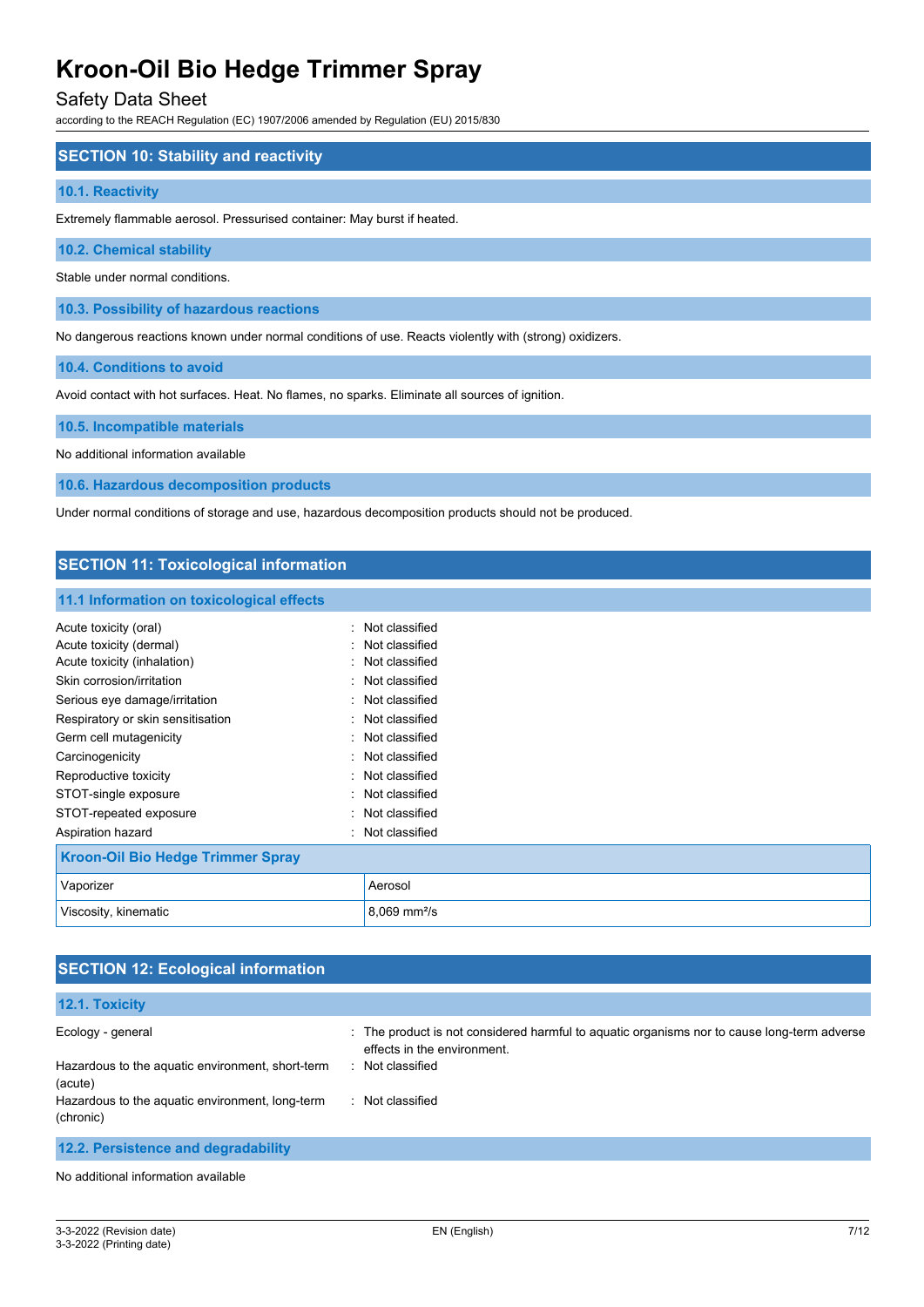# Safety Data Sheet

according to the REACH Regulation (EC) 1907/2006 amended by Regulation (EU) 2015/830

| 12.3. Bioaccumulative potential          |
|------------------------------------------|
| No additional information available      |
| 12.4. Mobility in soil                   |
| No additional information available      |
| 12.5. Results of PBT and vPvB assessment |
| No additional information available      |
| 12.6. Other adverse effects              |
| No additional information available      |

| <b>SECTION 13: Disposal considerations</b>                              |                                                                                                                                                                                                                                                                                                                                                                                                                                                                                                                                                                                                                                                                                                                                                                                                                                                                                                                                                                                                                                                                                                                                                                                           |
|-------------------------------------------------------------------------|-------------------------------------------------------------------------------------------------------------------------------------------------------------------------------------------------------------------------------------------------------------------------------------------------------------------------------------------------------------------------------------------------------------------------------------------------------------------------------------------------------------------------------------------------------------------------------------------------------------------------------------------------------------------------------------------------------------------------------------------------------------------------------------------------------------------------------------------------------------------------------------------------------------------------------------------------------------------------------------------------------------------------------------------------------------------------------------------------------------------------------------------------------------------------------------------|
|                                                                         |                                                                                                                                                                                                                                                                                                                                                                                                                                                                                                                                                                                                                                                                                                                                                                                                                                                                                                                                                                                                                                                                                                                                                                                           |
| 13.1. Waste treatment methods                                           |                                                                                                                                                                                                                                                                                                                                                                                                                                                                                                                                                                                                                                                                                                                                                                                                                                                                                                                                                                                                                                                                                                                                                                                           |
| Waste treatment methods<br>European List of Waste (LoW) code<br>HP Code | Dispose of contents/container in accordance with licensed collector's sorting instructions.<br>$: 200113$ - solvents<br>HP3 - "Flammable."<br>— flammable liquid waste: liquid waste having a flash point below 60 °C or waste gas oil,<br>diesel and light heating oils having a flash point $> 55 \degree C$ and $\leq 75 \degree C$ ;<br>- flammable pyrophoric liquid and solid waste: solid or liquid waste which, even in small<br>quantities, is liable to ignite within five minutes after coming into contact with air;<br>- flammable solid waste: solid waste which is readily combustible or may cause or<br>contribute to fire through friction;<br>— flammable gaseous waste: gaseous waste which is flammable in air at 20 °C and a<br>standard pressure of 101.3 kPa;<br>— water reactive waste: waste which, in contact with water, emits flammable gases in<br>dangerous quantities;<br>— other flammable waste: flammable aerosols, flammable self-heating waste, flammable<br>organic peroxides and flammable self-reactive waste.<br>HP14 - "Ecotoxic:" waste which presents or may present immediate or delayed risks for one<br>or more sectors of the environment |

# **SECTION 14: Transport information**

## In accordance with ADR / IMDG / IATA / ADN / RID

| <b>ADR</b>                            | <b>IMDG</b>           | <b>IATA</b>                         | <b>ADN</b>                   | <b>RID</b>            |
|---------------------------------------|-----------------------|-------------------------------------|------------------------------|-----------------------|
| 14.1. UN number                       |                       |                                     |                              |                       |
| <b>UN 1950</b>                        | <b>UN 1950</b>        | <b>UN 1950</b>                      | <b>UN 1950</b>               | <b>UN 1950</b>        |
| 14.2. UN proper shipping name         |                       |                                     |                              |                       |
| <b>AEROSOLS</b>                       | <b>AEROSOLS</b>       | Aerosols, flammable                 | <b>AEROSOLS</b>              | <b>AEROSOLS</b>       |
| <b>Transport document description</b> |                       |                                     |                              |                       |
| UN 1950 AEROSOLS, 2.1,<br>(D)         | UN 1950 AEROSOLS, 2.1 | UN 1950 Aerosols,<br>flammable, 2.1 | <b>UN 1950 AEROSOLS, 2.1</b> | UN 1950 AEROSOLS, 2.1 |
| 14.3. Transport hazard class(es)      |                       |                                     |                              |                       |
| 2.1                                   | 2.1                   | 2.1                                 | 2.1                          | 2.1                   |
| B                                     | Ø                     |                                     | U                            | J.                    |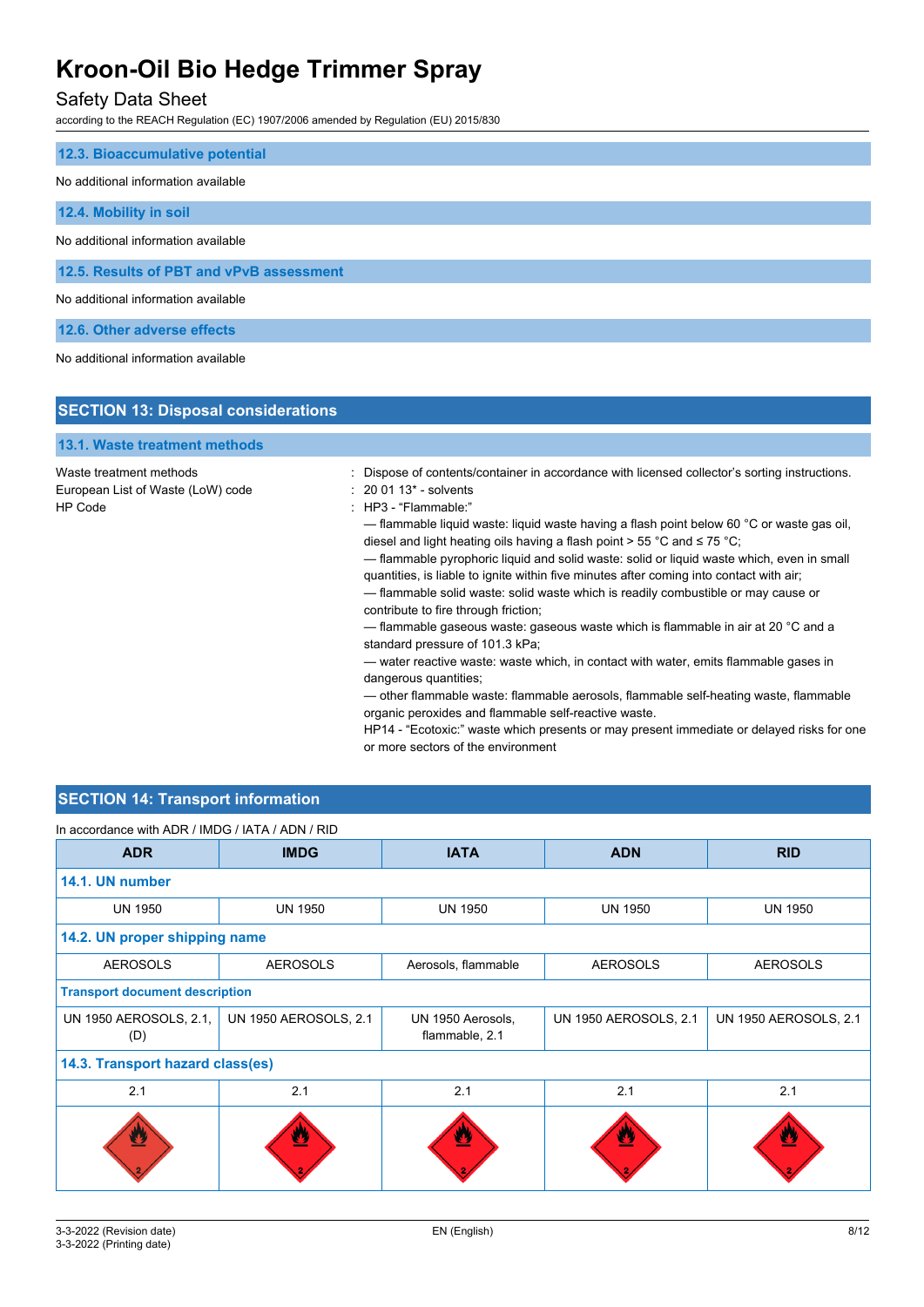# Safety Data Sheet

according to the REACH Regulation (EC) 1907/2006 amended by Regulation (EU) 2015/830

| <b>ADR</b>                                                       | <b>IMDG</b>                                                  |                                                    | <b>IATA</b>                          | <b>ADN</b>                           | <b>RID</b>                           |
|------------------------------------------------------------------|--------------------------------------------------------------|----------------------------------------------------|--------------------------------------|--------------------------------------|--------------------------------------|
| 14.4. Packing group                                              |                                                              |                                                    |                                      |                                      |                                      |
| Not applicable                                                   | Not applicable                                               | Not applicable<br>Not applicable<br>Not applicable |                                      |                                      |                                      |
| <b>14.5. Environmental hazards</b>                               |                                                              |                                                    |                                      |                                      |                                      |
| Dangerous for the<br>environment: No                             | Dangerous for the<br>environment: No<br>Marine pollutant: No |                                                    | Dangerous for the<br>environment: No | Dangerous for the<br>environment: No | Dangerous for the<br>environment: No |
| No supplementary information available                           |                                                              |                                                    |                                      |                                      |                                      |
| 14.6. Special precautions for user                               |                                                              |                                                    |                                      |                                      |                                      |
| <b>Overland transport</b>                                        |                                                              |                                                    |                                      |                                      |                                      |
| Classification code (ADR)                                        |                                                              | : 5F                                               |                                      |                                      |                                      |
| Special provisions (ADR)                                         |                                                              |                                                    | 190, 327, 344, 625                   |                                      |                                      |
| Limited quantities (ADR)                                         |                                                              | 11<br>÷                                            |                                      |                                      |                                      |
| Excepted quantities (ADR)                                        |                                                              | ÷<br>E <sub>0</sub>                                |                                      |                                      |                                      |
| Packing instructions (ADR)                                       |                                                              | P207<br>÷                                          |                                      |                                      |                                      |
| Special packing provisions (ADR)                                 |                                                              |                                                    | : PP87, RR6, L2                      |                                      |                                      |
| Mixed packing provisions (ADR)                                   |                                                              | :MP9                                               |                                      |                                      |                                      |
| Transport category (ADR)                                         |                                                              | 2                                                  |                                      |                                      |                                      |
| Special provisions for carriage - Packages (ADR)                 |                                                              | : V14                                              |                                      |                                      |                                      |
| Special provisions for carriage - Loading, unloading : CV9, CV12 |                                                              |                                                    |                                      |                                      |                                      |
| and handling (ADR)                                               |                                                              |                                                    |                                      |                                      |                                      |
| Special provisions for carriage - Operation (ADR)                |                                                              | $\cdot$ S2                                         |                                      |                                      |                                      |
| Tunnel restriction code (ADR)                                    |                                                              | : D                                                |                                      |                                      |                                      |
| Transport by sea                                                 |                                                              |                                                    |                                      |                                      |                                      |
| Special provisions (IMDG)                                        |                                                              |                                                    | : 63, 190, 277, 327, 344, 381, 959   |                                      |                                      |
| Packing instructions (IMDG)                                      |                                                              |                                                    | P207, LP200                          |                                      |                                      |
| Special packing provisions (IMDG)                                |                                                              | ÷                                                  | PP87, L2                             |                                      |                                      |
| EmS-No. (Fire)                                                   |                                                              | F-D<br>÷.                                          |                                      |                                      |                                      |
| EmS-No. (Spillage)                                               |                                                              | $S-U$                                              |                                      |                                      |                                      |
| Stowage category (IMDG)                                          |                                                              | None                                               |                                      |                                      |                                      |
| Stowage and handling (IMDG)                                      |                                                              |                                                    | SW1, SW22                            |                                      |                                      |
| Segregation (IMDG)                                               |                                                              | : SG69                                             |                                      |                                      |                                      |
| Air transport                                                    |                                                              |                                                    |                                      |                                      |                                      |
| PCA Excepted quantities (IATA)                                   |                                                              | E <sub>0</sub>                                     |                                      |                                      |                                      |
| PCA Limited quantities (IATA)                                    |                                                              | Y203                                               |                                      |                                      |                                      |
| PCA limited quantity max net quantity (IATA)                     |                                                              |                                                    | 30kgG                                |                                      |                                      |
| PCA packing instructions (IATA)                                  |                                                              | 203                                                |                                      |                                      |                                      |
| PCA max net quantity (IATA)                                      |                                                              | $: 75$ kg                                          |                                      |                                      |                                      |
| CAO packing instructions (IATA)                                  |                                                              | 203<br>÷                                           |                                      |                                      |                                      |
| CAO max net quantity (IATA)                                      |                                                              | 150 <sub>kg</sub>                                  |                                      |                                      |                                      |
| Special provisions (IATA)                                        |                                                              |                                                    | : A145, A167, A802                   |                                      |                                      |
| ERG code (IATA)                                                  |                                                              | : 10L                                              |                                      |                                      |                                      |
| Inland waterway transport                                        |                                                              |                                                    |                                      |                                      |                                      |
| Classification code (ADN)                                        |                                                              | 5F<br>÷.                                           |                                      |                                      |                                      |
| Special provisions (ADN)                                         |                                                              |                                                    | 190, 327, 344, 625                   |                                      |                                      |
| Limited quantities (ADN)                                         |                                                              | : 1 L                                              |                                      |                                      |                                      |
| Excepted quantities (ADN)                                        |                                                              | E0<br>÷                                            |                                      |                                      |                                      |
| Equipment required (ADN)                                         |                                                              |                                                    | PP, EX, A                            |                                      |                                      |
| Ventilation (ADN)                                                |                                                              |                                                    | : VE01, VE04                         |                                      |                                      |
| Number of blue cones/lights (ADN)                                |                                                              | $\therefore$ 1                                     |                                      |                                      |                                      |
|                                                                  |                                                              |                                                    |                                      |                                      |                                      |
| Rail transport                                                   |                                                              |                                                    |                                      |                                      |                                      |
| Classification code (RID)                                        |                                                              | : 5F                                               |                                      |                                      |                                      |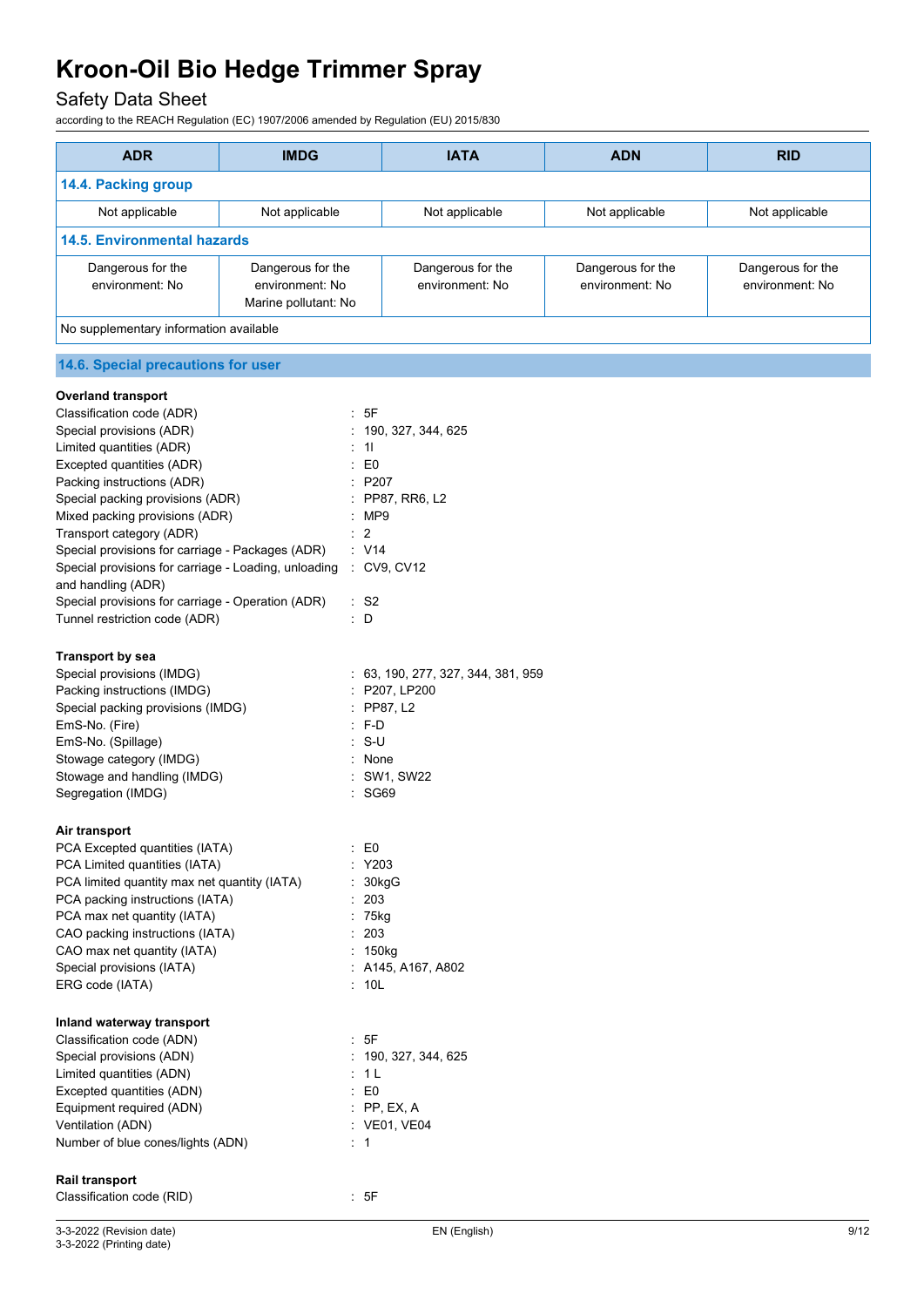# Safety Data Sheet

according to the REACH Regulation (EC) 1907/2006 amended by Regulation (EU) 2015/830

| Special provisions (RID)                             | : 190, 327, 344, 625   |
|------------------------------------------------------|------------------------|
| Limited quantities (RID)                             | : 1L                   |
| Excepted quantities (RID)                            | $\pm 50$               |
| Packing instructions (RID)                           | : P207, LP200          |
| Special packing provisions (RID)                     | : PP87, RR6, L2        |
| Mixed packing provisions (RID)                       | :MP9                   |
| Transport category (RID)                             | $\therefore$ 2         |
| Special provisions for carriage – Packages (RID)     | $\therefore$ W14       |
| Special provisions for carriage - Loading, unloading | $\therefore$ CW9. CW12 |
| and handling (RID)                                   |                        |
| Colis express (express parcels) (RID)                | : CE2                  |
| Hazard identification number (RID)                   | : 23                   |
|                                                      |                        |

**14.7. Transport in bulk according to Annex II of Marpol and the IBC Code**

### Not applicable

## **SECTION 15: Regulatory information**

**15.1. Safety, health and environmental regulations/legislation specific for the substance or mixture**

### **15.1.1. EU-Regulations**

Contains no REACH substances with Annex XVII restrictions

Contains no substance on the REACH candidate list

Contains no REACH Annex XIV substances

Contains no substance subject to Regulation (EU) No 649/2012 of the European Parliament and of the Council of 4 July 2012 concerning the export and import of hazardous chemicals.

Contains no substance subject to Regulation (EU) No 2019/1021 of the European Parliament and of the Council of 20 June 2019 on persistent organic pollutants

Contains no substance subject to Regulation (EU) 2019/1148 of the European Parliament and of the Council of 20 June 2019 on the marketing and use of explosives precursors.

| VOC content               | $: 226.8$ q/l               |
|---------------------------|-----------------------------|
| Child-resistant fastening | $\therefore$ Not applicable |
| Tactile warning           | $\therefore$ Not applicable |

| Detergent Regulation: Labelling of contents (648/2004/EC): |        |  |
|------------------------------------------------------------|--------|--|
| <b>Component</b>                                           |        |  |
| aliphatic hydrocarbons                                     | 15-30% |  |

#### **Directive 2012/18/EU (SEVESO III)**

| <b>Seveso III Part I (Categories of dangerous substances)</b>                                                                                        | <b>Qualifying quantity (tonnes)</b> |            |  |  |
|------------------------------------------------------------------------------------------------------------------------------------------------------|-------------------------------------|------------|--|--|
|                                                                                                                                                      | Lower-tier                          | Upper-tier |  |  |
| <b>P3a FLAMMABLE AEROSOLS</b><br>'Flammable' aerosols Category 1 or 2, containing flammable gases Category 1 or 2 or<br>flammable liquids Category 1 | 150                                 | 500        |  |  |

## **15.1.2. National regulations**

No additional information available

**15.2. Chemical safety assessment**

No chemical safety assessment has been carried out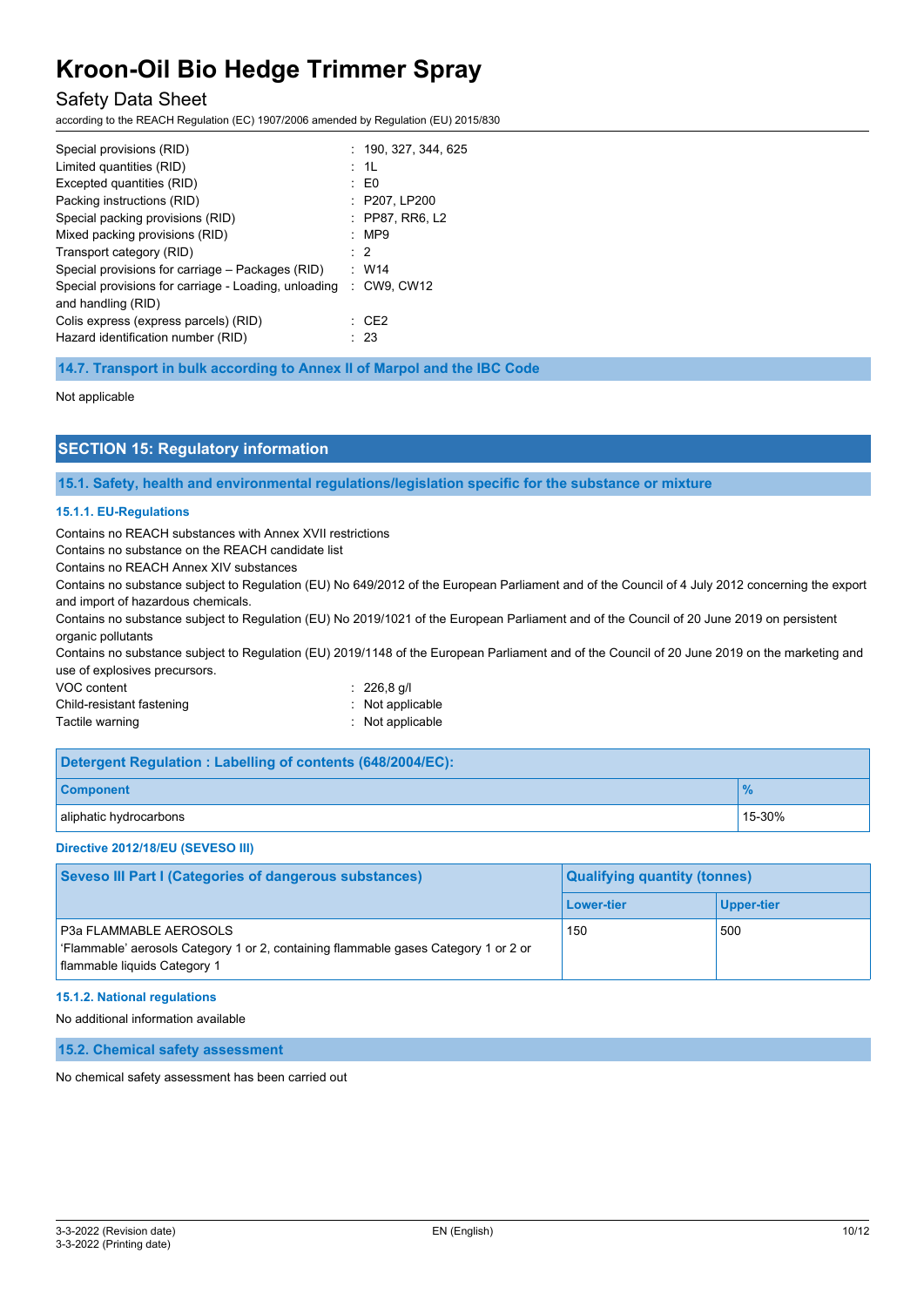# Safety Data Sheet

according to the REACH Regulation (EC) 1907/2006 amended by Regulation (EU) 2015/830

# **SECTION 16: Other information**

| <b>Indication of changes</b> |                                                                               |               |                 |  |  |
|------------------------------|-------------------------------------------------------------------------------|---------------|-----------------|--|--|
| <b>Section</b>               | <b>Changed item</b>                                                           | <b>Change</b> | <b>Comments</b> |  |  |
| 1.2                          | Function or use category                                                      | Added         |                 |  |  |
| 2.1                          | Classification according to Regulation (EC)<br>No. 1272/2008 [CLP]            | Modified      |                 |  |  |
| 2.1                          | Classification according to Directive<br>67/548/EEC [DSD] or 1999/45/EC [DPD] | Removed       |                 |  |  |
| 2.1                          | Adverse physicochemical, human health and<br>environmental effects            | Modified      |                 |  |  |
| 2.2                          | Hazard statements (CLP)                                                       | Modified      |                 |  |  |
| 4.1                          | First-aid measures after ingestion                                            | Modified      |                 |  |  |
| 5.2                          | Fire hazard                                                                   | Modified      |                 |  |  |
| 7.2                          | Storage temperature                                                           | Modified      |                 |  |  |
| 7.2                          | Storage conditions                                                            | Modified      |                 |  |  |
| 8.1                          | Generic OEL data                                                              | Added         |                 |  |  |
| 9.1                          | Colour                                                                        | Modified      |                 |  |  |
| 9.1                          | Lower explosive limit (LEL)                                                   | Modified      |                 |  |  |
| 9.1                          | Viscosity, dynamic                                                            | Added         |                 |  |  |
| 9.1                          | Density                                                                       | Modified      |                 |  |  |
| 9.1                          | Solubility                                                                    | Added         |                 |  |  |
| 9.2                          | VOC content                                                                   | Modified      |                 |  |  |
| 10.3                         | Possibility of hazardous reactions                                            | Modified      |                 |  |  |
| 12.1                         | Ecology - general                                                             | Modified      |                 |  |  |
| 15.1                         | VOC content                                                                   | Modified      |                 |  |  |
| 15.1                         | REACH Annex XVII                                                              | Modified      |                 |  |  |
| 16                           | Abbreviations and acronyms                                                    | Modified      |                 |  |  |

| <b>Abbreviations and acronyms:</b> |                                                                                                 |  |
|------------------------------------|-------------------------------------------------------------------------------------------------|--|
| <b>ADN</b>                         | European Agreement concerning the International Carriage of Dangerous Goods by Inland Waterways |  |
| <b>ADR</b>                         | European Agreement concerning the International Carriage of Dangerous Goods by Road             |  |
| <b>ATE</b>                         | <b>Acute Toxicity Estimate</b>                                                                  |  |
| <b>BCF</b>                         | Bioconcentration factor                                                                         |  |
| <b>BLV</b>                         | Biological limit value                                                                          |  |
| <b>BOD</b>                         | Biochemical oxygen demand (BOD)                                                                 |  |
| <b>COD</b>                         | Chemical oxygen demand (COD)                                                                    |  |
| <b>DMEL</b>                        | <b>Derived Minimal Effect level</b>                                                             |  |
| <b>DNEL</b>                        | Derived-No Effect Level                                                                         |  |
| EC-No.                             | European Community number                                                                       |  |
| <b>EC50</b>                        | Median effective concentration                                                                  |  |